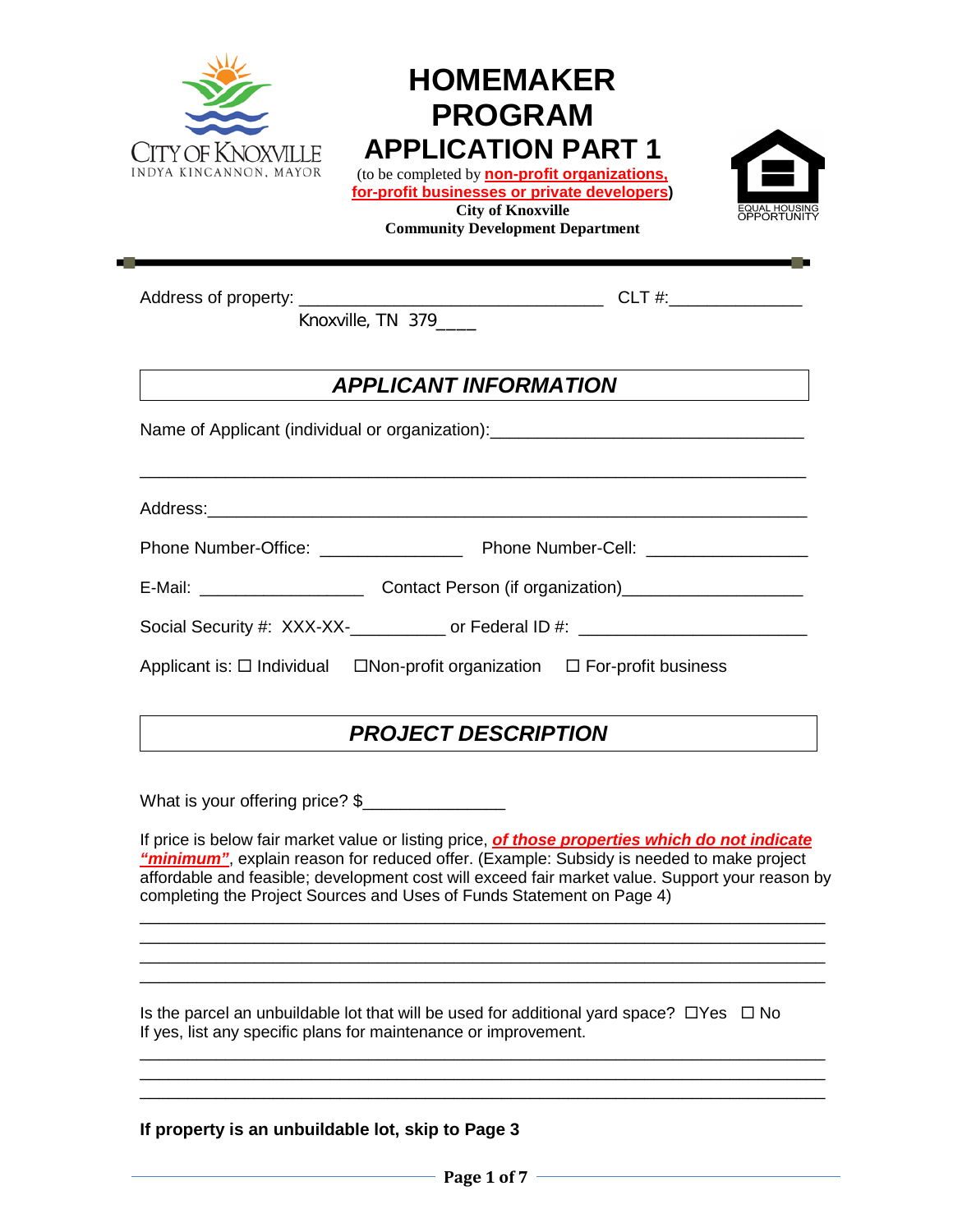#### *PROJECT DESCRIPTION, continued*

Name, address, phone number and e-mail of Proposed Developer **(qualifications and experience of** *proposed developer* **must be attached)**:

 $\mathcal{L}_\mathcal{L} = \{ \mathcal{L}_\mathcal{L} = \{ \mathcal{L}_\mathcal{L} = \{ \mathcal{L}_\mathcal{L} = \{ \mathcal{L}_\mathcal{L} = \{ \mathcal{L}_\mathcal{L} = \{ \mathcal{L}_\mathcal{L} = \{ \mathcal{L}_\mathcal{L} = \{ \mathcal{L}_\mathcal{L} = \{ \mathcal{L}_\mathcal{L} = \{ \mathcal{L}_\mathcal{L} = \{ \mathcal{L}_\mathcal{L} = \{ \mathcal{L}_\mathcal{L} = \{ \mathcal{L}_\mathcal{L} = \{ \mathcal{L}_\mathcal{$  $\Box$  . The contribution of the contribution of the contribution of the contribution of the contribution of the contribution of the contribution of the contribution of the contribution of the contribution of the contributi

Planned development will be (*check one*):  $\Box$  new construction  $\Box$  rehabilitation of an existing structure  $\Box$  side yard. (Attach a site plan and floor plan if new construction is proposed. **If unavailable, these must be provided within 90 days of contract execution.)**

Upon completion of the project, how many housing units will there be? \_\_\_\_\_\_\_\_\_\_\_\_\_\_\_

The parcel to be used for (*check one*):  $\Box$  homeownership  $\Box$  rental unit(s).

Briefly describe any other pertinent details of your proposed development for the parcel.

 $\Box$  . The contribution of the contribution of the contribution of the contribution of the contribution of the contribution of the contribution of the contribution of the contribution of the contribution of the contributi  $\Box$  . The contribution of the contribution of the contribution of the contribution of the contribution of the contribution of the contribution of the contribution of the contribution of the contribution of the contributi  $\_$  ,  $\_$  ,  $\_$  ,  $\_$  ,  $\_$  ,  $\_$  ,  $\_$  ,  $\_$  ,  $\_$  ,  $\_$  ,  $\_$  ,  $\_$  ,  $\_$  ,  $\_$  ,  $\_$  ,  $\_$  ,  $\_$  ,  $\_$  ,  $\_$  ,  $\_$  ,  $\_$  ,  $\_$  ,  $\_$  ,  $\_$  ,  $\_$  ,  $\_$  ,  $\_$  ,  $\_$  ,  $\_$  ,  $\_$  ,  $\_$  ,  $\_$  ,  $\_$  ,  $\_$  ,  $\_$  ,  $\_$  ,  $\_$  ,  $\Box$  . The contribution of the contribution of the contribution of the contribution of the contribution of the contribution of the contribution of the contribution of the contribution of the contribution of the contributi

 $\_$  , and the set of the set of the set of the set of the set of the set of the set of the set of the set of the set of the set of the set of the set of the set of the set of the set of the set of the set of the set of th

 $\_$  ,  $\_$  ,  $\_$  ,  $\_$  ,  $\_$  ,  $\_$  ,  $\_$  ,  $\_$  ,  $\_$  ,  $\_$  ,  $\_$  ,  $\_$  ,  $\_$  ,  $\_$  ,  $\_$  ,  $\_$  ,  $\_$  ,  $\_$  ,  $\_$  ,  $\_$  ,  $\_$  ,  $\_$  ,  $\_$  ,  $\_$  ,  $\_$  ,  $\_$  ,  $\_$  ,  $\_$  ,  $\_$  ,  $\_$  ,  $\_$  ,  $\_$  ,  $\_$  ,  $\_$  ,  $\_$  ,  $\_$  ,  $\_$  ,

 $\Box$  . The contribution of the contribution of the contribution of the contribution of the contribution of the contribution of the contribution of the contribution of the contribution of the contribution of the contributi

Is this a project targeted for a low-moderate income household?  $\Box$  Yes  $\Box$  No (See attached Exhibit A for schedule of Fair Market Rents & Income Limits)

If yes, how will the home be made affordable?

Has a family already been selected?  $\Box$  Yes  $\Box$  No (If yes, you must also complete Part II of the Homemakers Program Application)

If yes, are they presently living in overcrowded or substandard housing? (Explain)

If no, what is the selection process for homeownership or tenants?

|                                       | Will this project include the use of volunteer labor or is it tied in with any training program? |
|---------------------------------------|--------------------------------------------------------------------------------------------------|
| $\Box$ Yes $\Box$ No If yes, explain. |                                                                                                  |

What is the proposed rental or sales price? \$

How was this determined?

(See attached Exhibit A for schedule of Fair Market Rents & Income Limits)

Will credit or home ownership counseling be required for future tenants or buyers?  $\Box$  Yes  $\Box$ No

Have you received any input from neighborhood representatives regarding this development?  $\Box$  Yes  $\Box$  No

 $\Box$  . The contribution of the contribution of the contribution of the contribution of the contribution of the contribution of the contribution of the contribution of the contribution of the contribution of the contributi  $\Box$  . The contribution of the contribution of the contribution of the contribution of the contribution of the contribution of the contribution of the contribution of the contribution of the contribution of the contributi

If yes, what was the outcome?  $\Box$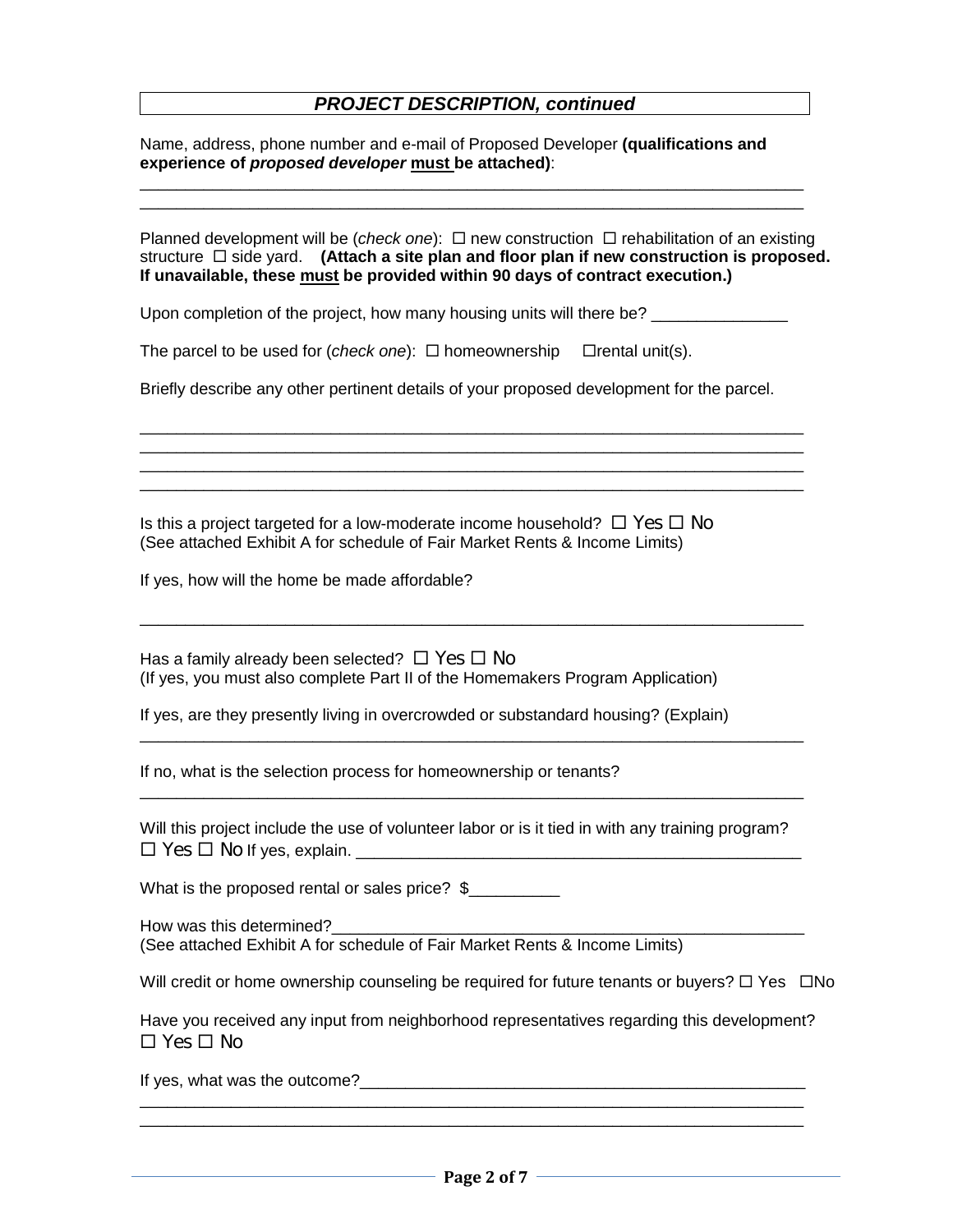### *Information for government monitoring purposes*

#### **Applicant:**

- \_\_ Male \_\_ Female
- \_\_ American Indian/Alaskan Native
- \_\_ Asian Pacific Islander
- **Hispanic**
- $\equiv$  Black
- \_\_ White
- $\Box$  Other (specify)  $\Box$

|  | <b>Non-Profit Organization</b> |
|--|--------------------------------|
|--|--------------------------------|

I DO NOT WISH TO SUPPLY THIS INFORMATION Initials:\_\_\_\_\_\_\_\_

#### **Co-Applicant:**

- \_\_ Male \_\_ Female
- \_\_ American Indian/Alaskan Native
- \_\_ Asian Pacific Islander
- \_\_ Hispanic
- $\equiv$  Black
- \_\_ White
- \_\_ Other (specify) \_\_\_\_\_\_\_\_\_\_\_

I DO NOT WISH TO SUPPLY THIS INFORMATION Initials:

Date

I (we) certify that all information in this application, and all information furnished in support of this application, is true and complete to the best of my (our) knowledge and belief. I (we) authorize verification of any information, including verification of my (our) credit report.

Signature: \_\_\_\_\_\_\_\_\_\_\_\_\_\_\_\_\_\_\_\_\_\_\_\_\_\_\_\_\_\_\_\_\_\_\_ \_\_\_\_\_\_\_\_\_\_\_\_\_\_\_\_\_

Title: \_\_\_\_\_\_\_\_\_\_\_\_\_\_\_\_\_\_\_\_\_\_\_\_\_\_\_\_\_\_\_\_\_\_\_ (Printed Name and *if applicable*,

Title of Organization's Authorized Representative)

**NOTE:** Applications will only be accepted for properties on the Homemakers List at the date of application. Due to the fact that competing proposals may be received at the same Homemakers Committee meeting please ensure your proposed price and development plan is your "best and final" offer for purchase. Incomplete applications *may* be accepted, HOWEVER keep in mind in the event of competing applications with the "best and final" offer for purchase will receive priority.

Return to: City of Knoxville Community Development Department Homemakers Program, P.O. Box 1631 Knoxville, TN 37901

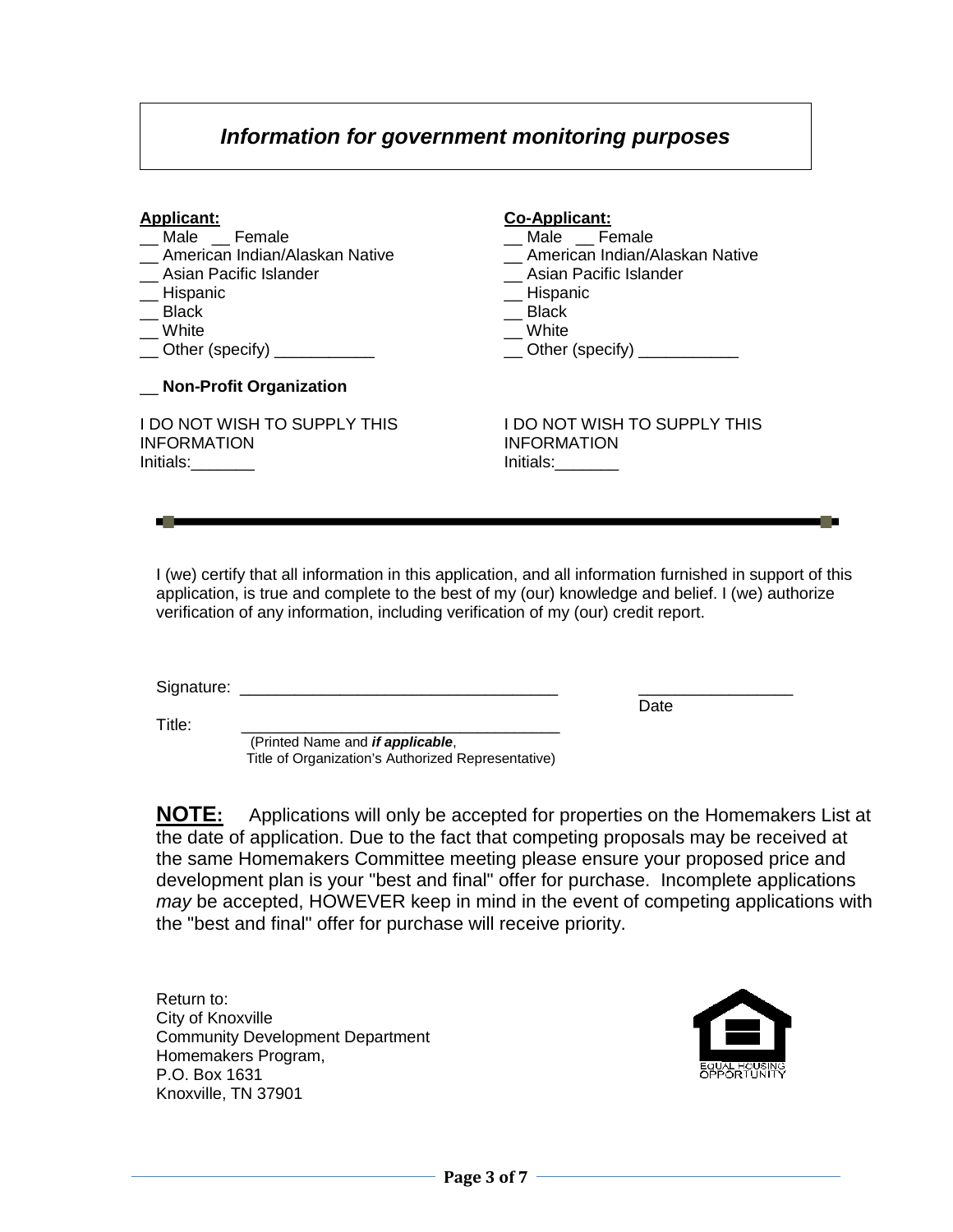## *Project Sources and Uses of Funds*

#### **Uses of Funds**

| <b>Property Purchase</b>                                                                                    |            |
|-------------------------------------------------------------------------------------------------------------|------------|
| Construction / Renovation                                                                                   |            |
| List Contingencies (examples: set aside dollars for<br>unplanned or increased cost of items that may occur) |            |
| List Soft Costs (examples: developer fees, site design,<br>permits, taxes, insurance, closing costs, etc.)  | $^{\circ}$ |
| Other (examples: mowing, utilities, etc.)                                                                   |            |
| <b>Total Uses of Funds</b>                                                                                  |            |

## *Total Use should equal Total Source*

#### **Sources of Funds**

| <b>Purchaser Investment</b> |                                                                                                                                                                                                                                                                                                                                                                                                                                 |
|-----------------------------|---------------------------------------------------------------------------------------------------------------------------------------------------------------------------------------------------------------------------------------------------------------------------------------------------------------------------------------------------------------------------------------------------------------------------------|
|                             | $\frac{1}{2}$                                                                                                                                                                                                                                                                                                                                                                                                                   |
|                             | $\mathbb{S}$                                                                                                                                                                                                                                                                                                                                                                                                                    |
|                             | $\frac{1}{\sqrt{1-\frac{1}{2}}}\frac{1}{\sqrt{1-\frac{1}{2}}}\frac{1}{\sqrt{1-\frac{1}{2}}}\frac{1}{\sqrt{1-\frac{1}{2}}}\frac{1}{\sqrt{1-\frac{1}{2}}}\frac{1}{\sqrt{1-\frac{1}{2}}}\frac{1}{\sqrt{1-\frac{1}{2}}}\frac{1}{\sqrt{1-\frac{1}{2}}}\frac{1}{\sqrt{1-\frac{1}{2}}}\frac{1}{\sqrt{1-\frac{1}{2}}}\frac{1}{\sqrt{1-\frac{1}{2}}}\frac{1}{\sqrt{1-\frac{1}{2}}}\frac{1}{\sqrt{1-\frac{1}{2}}}\frac{1}{\sqrt{1-\frac{$ |
| Other                       |                                                                                                                                                                                                                                                                                                                                                                                                                                 |

## **Total Source of Funds**

 $\frac{1}{2}$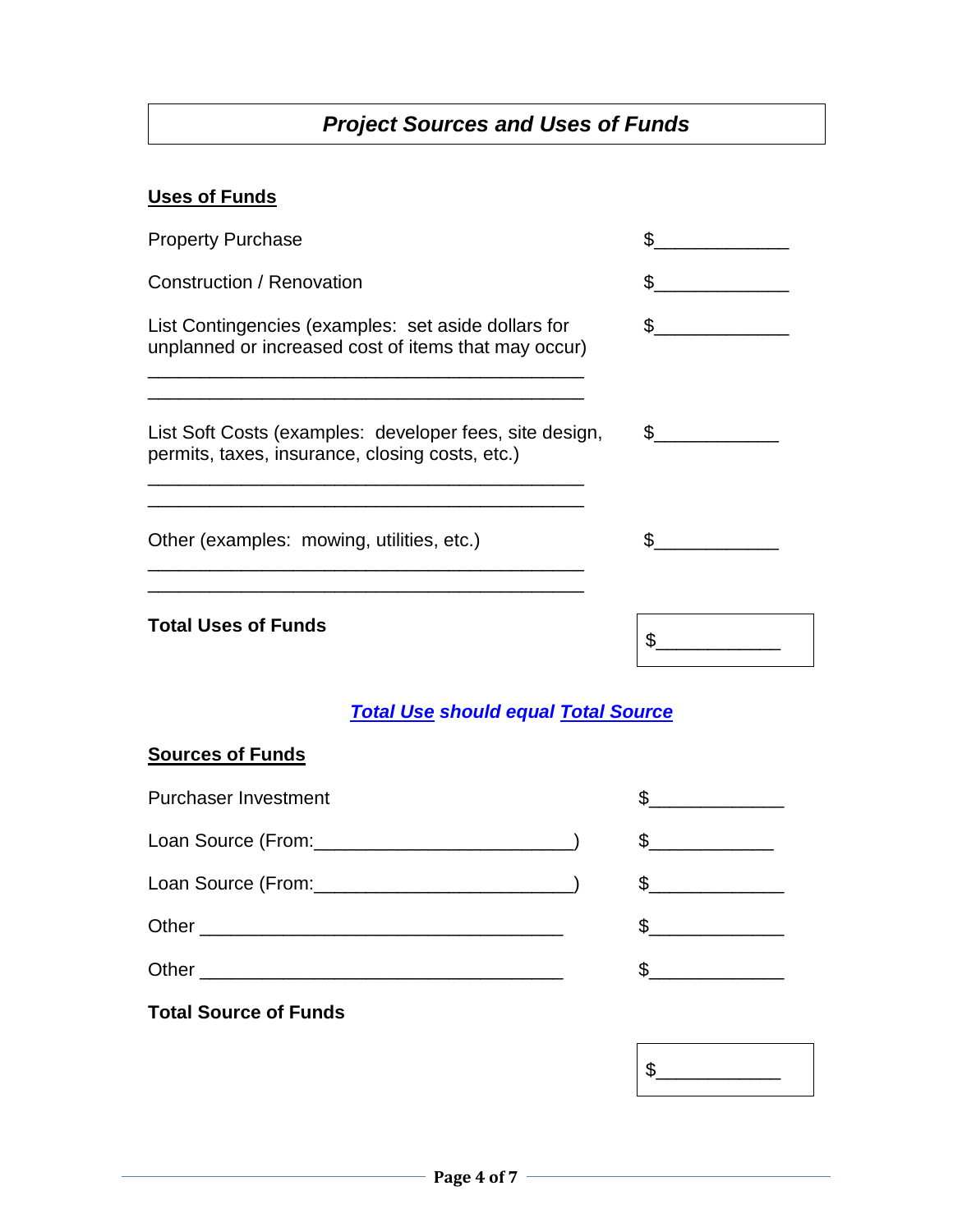### *ALL Sources MUST be verifiable* **CHECKLIST FOR DEVELOPERS HOMEMAKER APPLICATION**

### **All applications** *must* **have the following items enclosed or they will be returned:**

Qualifications and experience of project developer **and**

Detailed project description and/or other information needed to document the need for a reduced price

*NOTE*: Properties whose target price indicates *"minimum"* are not eligible for a reduced bid consideration. Any bid proposed for these properties must be at or above the listed minimum price.

**Please indicate whether the following items are attached or when they will be provided:** *(In the case of competitive applications for the same property, applications attaching the following items will receive a selection priority point.)*

\_\_\_\_\_\_\_\_\_\_\_\_\_\_\_\_\_\_\_\_\_\_\_\_\_\_\_\_\_\_\_\_\_\_\_\_\_\_\_\_\_\_\_\_\_\_\_\_\_\_\_\_\_\_\_\_\_\_\_\_\_\_\_\_ \_\_\_\_\_\_\_\_\_\_\_\_\_\_\_\_\_\_\_\_\_\_\_\_\_\_\_\_\_\_\_\_\_\_\_\_\_\_\_\_\_\_\_\_\_\_\_\_\_\_\_\_\_\_\_\_\_\_\_\_\_\_\_\_ \_\_\_\_\_\_\_\_\_\_\_\_\_\_\_\_\_\_\_\_\_\_\_\_\_\_\_\_\_\_\_\_\_\_\_\_\_\_\_\_\_\_\_\_\_\_\_\_\_\_\_\_\_\_\_\_\_\_\_\_\_\_\_\_

 $\Box$  Yes Commitment letter(s) for sources of funds or documentation of available funds to do project

 $\Box$  No Provide explanation of when this will be provided:

 $\Box$  Yes Site plan and floor plan of proposed construction/rehabilitation

\_\_\_\_\_\_\_\_\_\_\_\_\_\_\_\_\_\_\_\_\_\_\_\_\_\_\_\_\_\_\_\_\_\_\_\_\_\_\_\_\_\_\_\_\_\_\_\_\_\_\_\_\_\_\_\_\_\_\_\_\_\_\_\_ \_\_\_\_\_\_\_\_\_\_\_\_\_\_\_\_\_\_\_\_\_\_\_\_\_\_\_\_\_\_\_\_\_\_\_\_\_\_\_\_\_\_\_\_\_\_\_\_\_\_\_\_\_\_\_\_\_\_\_\_\_\_\_\_ \_\_\_\_\_\_\_\_\_\_\_\_\_\_\_\_\_\_\_\_\_\_\_\_\_\_\_\_\_\_\_\_\_\_\_\_\_\_\_\_\_\_\_\_\_\_\_\_\_\_\_\_\_\_\_\_\_\_\_\_\_\_\_\_

 $\Box$  No Provide explanation of when this will be provided:

K/Kathy/Homemaker/HomemakerApplicationPart 1 Rvsd 1/27/20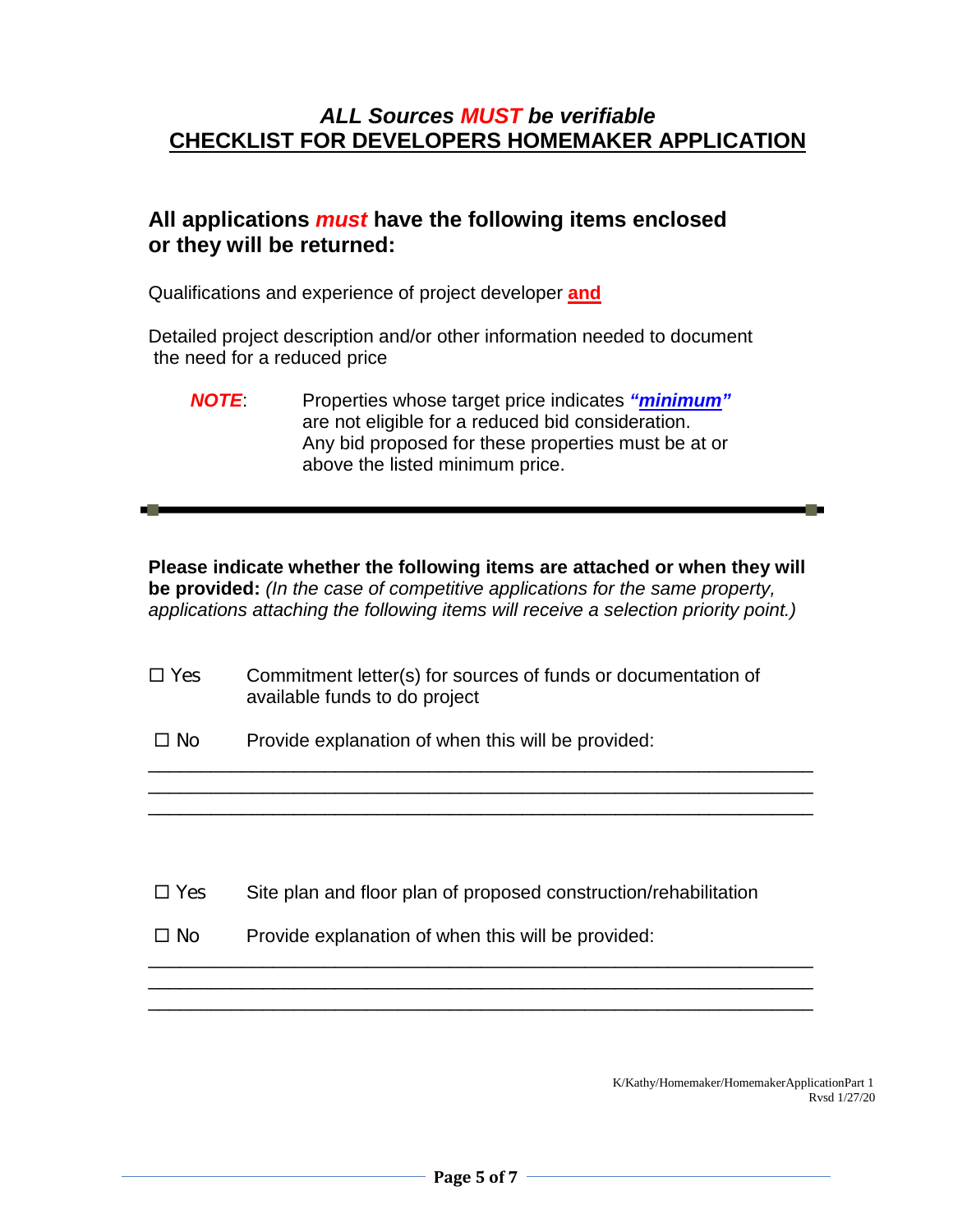# **Exhibit "A" HOMEMAKERS PROGRAM**

## **FY 2022 Knox County Fair Market Rents for All Bedroom Sizes**

| FY 2022 FMRs By Unit Bedrooms                                                                                |       |       |       |         |         |  |  |
|--------------------------------------------------------------------------------------------------------------|-------|-------|-------|---------|---------|--|--|
| <b>Efficiency</b><br><b>Three-Bedroom</b><br><b>Four-Bedroom</b><br><b>Two-Bedroom</b><br><b>One-Bedroom</b> |       |       |       |         |         |  |  |
| FY 2022                                                                                                      | \$717 | \$800 | \$980 | \$1.287 | \$1.512 |  |  |
| <b>Fair Market Rent</b>                                                                                      |       |       |       |         |         |  |  |

**Federal Register/ Vol, 86, No. 149/August 6, 2021 Fair Market Rents Fiscal Year 2022 Effective 10/01/2021**

**Revised 9/03/2021**

# **FY 2022 Income Limits Summary**

| <b>Knox County, Tennessee</b>             |               |                                                              |               |               |               |               |               |          |               |               |
|-------------------------------------------|---------------|--------------------------------------------------------------|---------------|---------------|---------------|---------------|---------------|----------|---------------|---------------|
| FY 2022                                   | <b>Area</b>   | FY 2022                                                      |               |               |               |               |               |          |               |               |
| <b>Income</b>                             | <b>Median</b> | <b>Income</b>                                                |               | 2             | 3             | 4             | 5             | 6        |               | 8             |
| Limit                                     | <b>Income</b> | Limit                                                        | <b>Person</b> | <b>Person</b> | <b>Person</b> | <b>Person</b> | <b>Person</b> | Person   | <b>Person</b> | <b>Person</b> |
| Area                                      | (AMI)         | Category                                                     |               |               |               |               |               |          |               |               |
|                                           |               |                                                              |               |               |               |               |               |          |               |               |
|                                           |               | <b>Very Low</b><br>(50%)                                     | \$28,600      | \$32,650      | \$36,750      | \$40,800      | \$44,100      | \$47,350 | \$50,600      | \$53,900      |
|                                           |               | <b>Income</b><br><b>Limits</b>                               |               |               |               |               |               |          |               |               |
| Knox<br>County                            | \$84,400      | <b>Extremely</b><br>Low (30%)<br><b>Income</b>               | \$17,150      | \$19,600      | \$23,030      | \$27,750      | \$32,470      | \$37,190 | \$41,910      | \$46,630      |
|                                           |               | <b>Limits</b><br>Low (80%)<br><b>Income</b><br><b>Limits</b> | \$45,750      | \$52,250      | \$58,800      | \$65,300      | \$70,550      | \$75,750 | \$81,000      | \$86,200      |
| <b>NOTICE PDR-2022-02 / April 18 2022</b> |               |                                                              |               |               |               |               |               |          |               |               |

**NOTICE PDR-2022-02 / April 18, 2022 Fiscal Year 2022 Income Limits Effective 04/18/22**

NOTE: Knox County is part of the **Knoxville, TN MSA**. The **Knoxville, TN MSA** contains the following areas: Anderson County, TN; Blount County, TN; Knox County, TN; Loudon County, TN; and Union County, TN.

Rvsd. 5//03/22

K/Kathy/FairMarketRent FY2022 & IncomeLimits FY2022